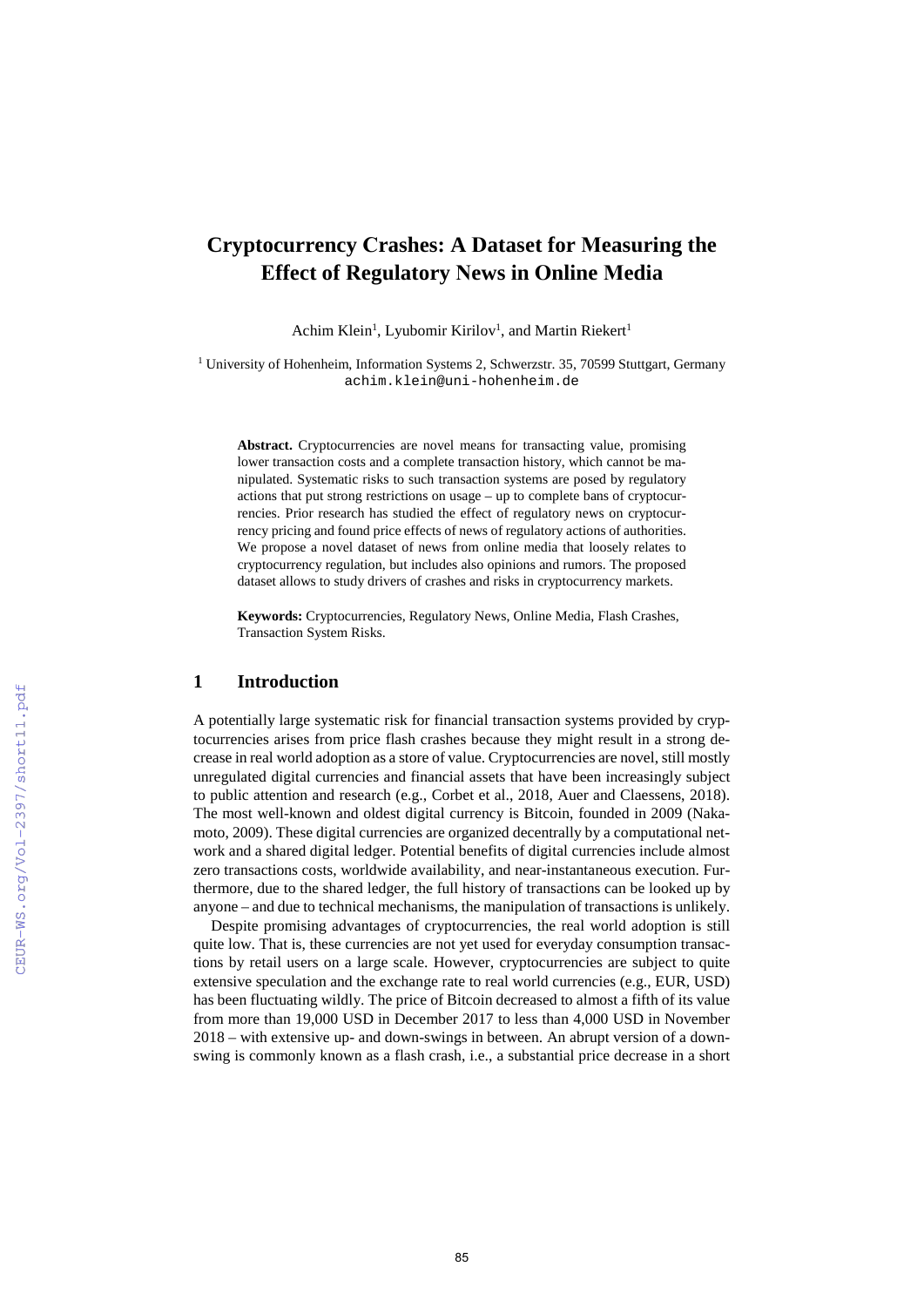period of time. An example of such a flash crash is provided by the Bitcoin price drop of 12% in only 24h, starting September 5, 2018. This flash crash was caused by a report that the investment firm Goldman Sachs had dropped its plan for a Bitcoin trading desk (Cryptovest, 2018). Beside news about real-world adoption of cryptocurrencies, regulatory news has been found by recent research to be a major driver of such flash crashes (Auer and Claessens, 2018). Regulatory news includes easing adoption or even bans of usage of cryptocurrencies.

Against this backdrop, our research addresses data engineering to help studying the effects of regulatory news on cryptocurrency prices, causing potentially large price drops. Specifically, the objective of our research is to propose a new dataset of regulatory news from online media that includes also rumors and opinionated content. Regarding systematic market risks, especially price decreases are interesting because they mean that Bitcoin miners receive less real world currency compensation for running computational nodes in the Bitcoin network. In case the number of nodes decreases (like in November 2018), the transactional capacity decreases and eventually, the whole network is at stake. To the extent, the network is used for transferring real world value, such events pose substantial real world implications. Therefore, price crashes in cryptocurrencies represent a systematic risk.

The paper proceeds as follows: We first discuss related work. Then, we describe our dataset. Finally, we conclude.

## **2 Related work**

Empirical research found the ban for Chinese financial institutions to use Bitcoin in 2013 to have caused a negative price reaction (Fry & Cheah, 2016). A recent study supports this finding by identifying 151 regulatory news relating "to actions and statements made by authorities" in the period from beginning of 2015 until end of June 2018 (Auer & Claessens, 2018, p.54). Auer and Claessens found negative price impacts for Bitcoin (in USD) for general bans, treatments under securities law (possibly expecting a too tight regulation), and resistance to treat Bitcoin as currency. These price reactions were found to stretch over a 10-day period after the news release. Furthermore, they found positive price impacts for news regarding increasing legality and introduction of a defined legal status for cryptocurrencies and initial coin offerings. Interestingly, Bitcoin price reactions with respect to a collection of news from monetary policy makers of the Federal Reserve, European Central Bank, Bank of Japan, and Bank of England regarding regular currency were not found in an event study (Vidal-Tomas and Ibanez, 2018). This finding implies that there is no spillover from policy events regarding real economy to Bitcoin pricing. However, Vidal-Tomas and Ibanez also studied effects of news events that relate directly to Bitcoin such as the introduction of cryptocurrency financial instruments in established markets such as futures and options markets. They found negative Bitcoin-related news to have an effect on Bitcoin pricing but did find only limited evidence for effects of positive news.

In contrast to Auer and Claessens, our dataset covers a one year longer time span from November 2013 until end of May 2018 and has a different scope. Contrary to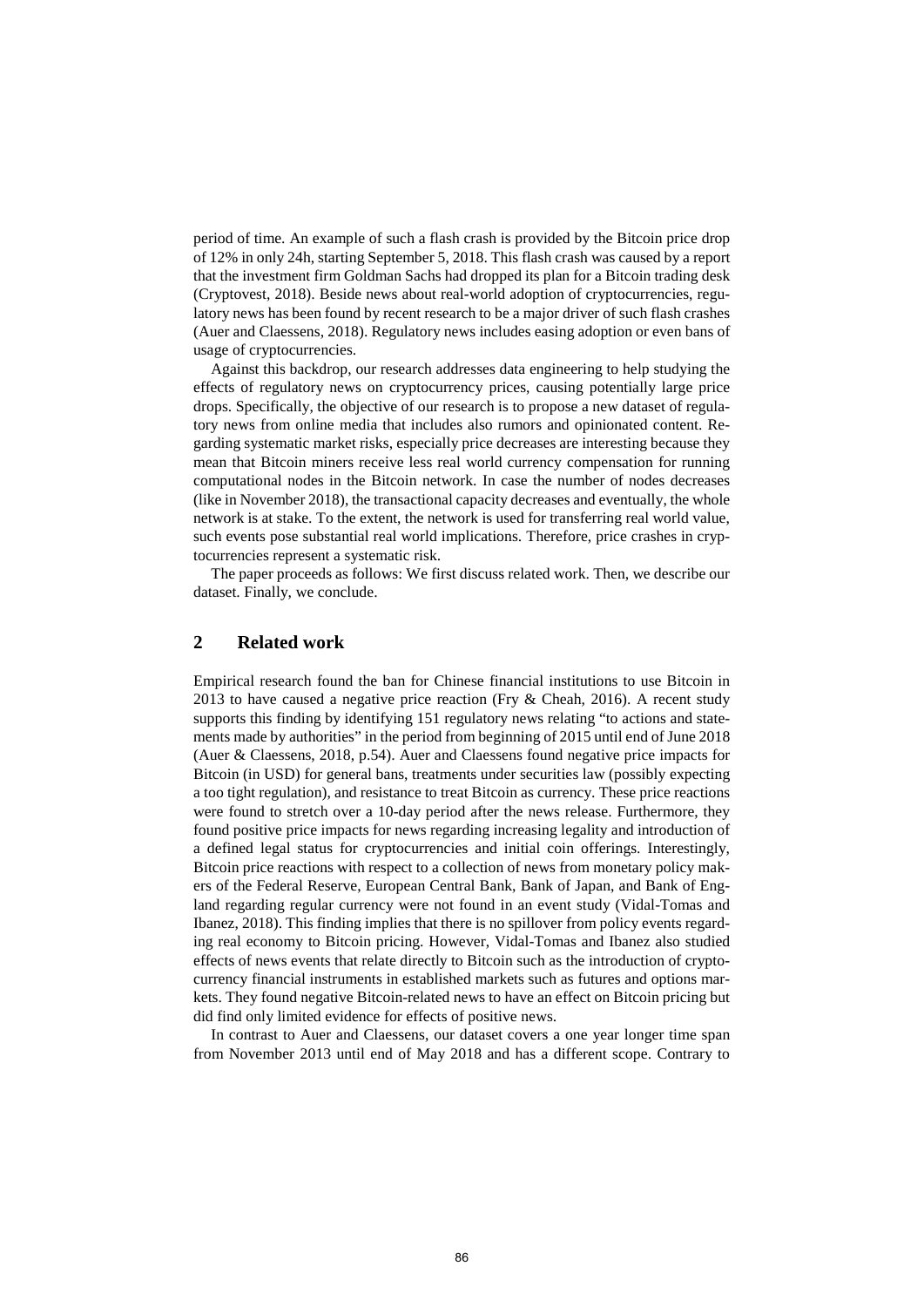Auer & Claessens we did not include official regulatory statements from authorities but rather price-relevant news from online media filed under "Bitcoin Regulation News" (Cointelegraph, 2018). Thus, our dataset includes information relating to actual regulation measures. Additionally, our dataset includes news about planned regulations, investigations, rumors, and opinions – potentially allowing to anticipate regulation measures and subsequent systematic price risks or transaction system risks.

## **3 Dataset**

We describe the proposed dataset of regulatory news for identifying effects of such news on cryptocurrency returns.

The dataset consists of 69 unique regulatory news articles from online media (Cointelegraph, 2018; Figure 1) from November 2013 until end of May 2018. The articles refer to regulation in the following countries: Australia (4), Canada (1), China (14), EU (5), France (1), Germany (1), India (5), Japan (3), Philippines (1), Russia (9), South Korea (7), Taiwan (1), Turkey (1), UK (3), USA (11), and news without specific country (2). Articles were selected by one of the authors to be relevant for Bitcoin pricing and were categorized in a positive vs. negative price reaction expectation. 37 news were categorized as positive regarding the expected price impact and 32 news were categorized as negative regarding the expected price impact. The distribution of positive vs. negative news per year is displayed in Table 1.

| Year  | Number of<br>positive         | Number of<br>negative |
|-------|-------------------------------|-----------------------|
|       | news                          | news                  |
| 2013  | $\mathfrak{D}_{\mathfrak{p}}$ | 2                     |
| 2014  | 2                             | $\overline{c}$        |
| 2015  | 6                             | 4                     |
| 2016  | 10                            | 4                     |
| 2017  | 12                            | 12                    |
| 2018  | 5                             | 8                     |
| Total | 37                            | 32                    |

**Table 1.** Distribution of news over years in our dataset.

An example for positive regulation news is "Canadian Senate Rules in Favor of 'An Almost Hands-Off Approach' to Bitcoin" (Cointelegraph, Jun. 19, 2015), referring to a report by the Canadian Senate. The report clearly shows the positive stance of the Canadian government on cryptocurrencies, by recognizing the benefits of the blockchain technology and by committing to policies, which promote a wider adoption. An example for negative news is "BREAKING: China May Cut Off Cheap Power To Bitcoin Miners?" (Cointelegraph, Nov. 14, 2017). According to the article one of China's state owned hydro based power companies was about to cut off its cheap power